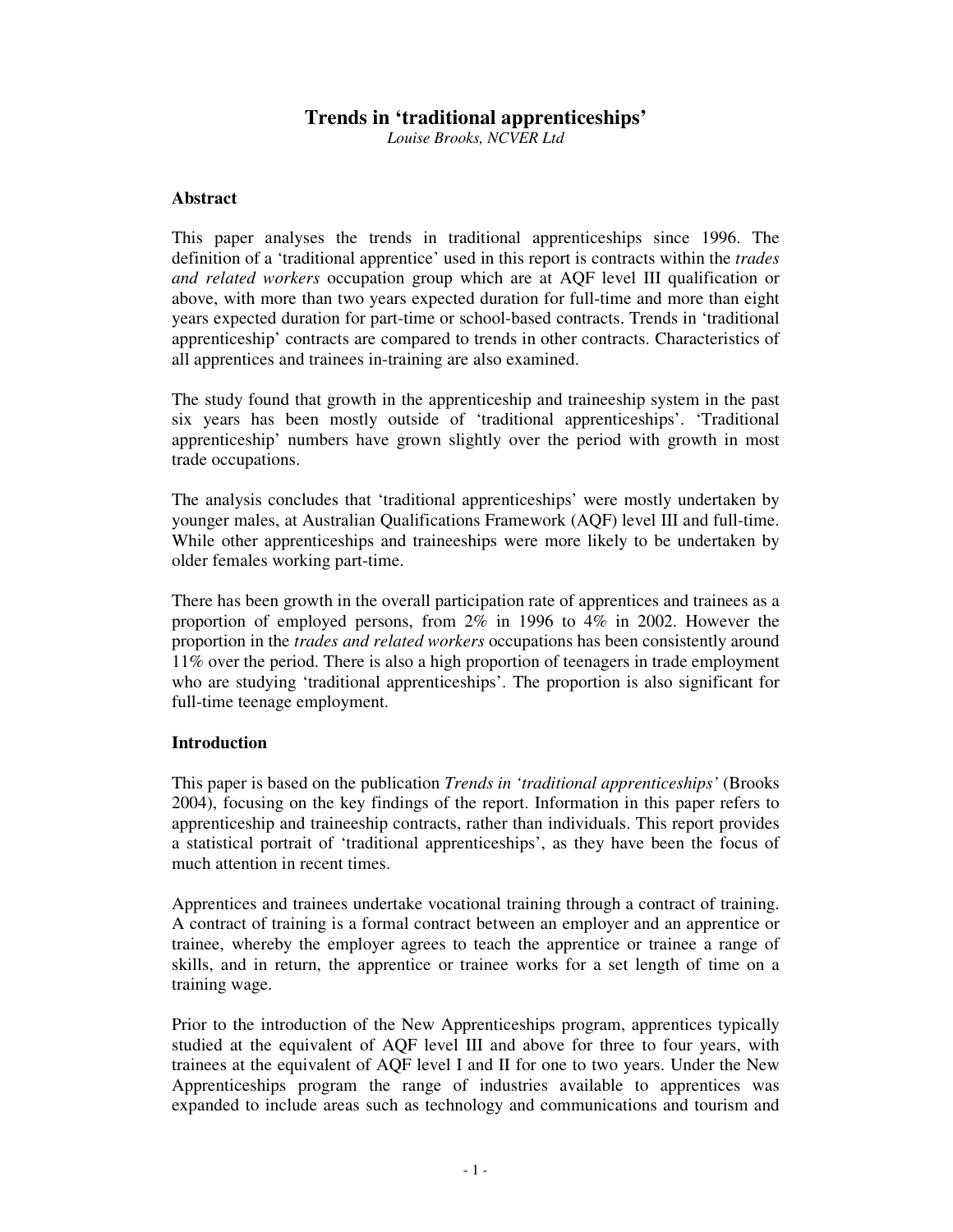hospitality. School-based apprenticeships and traineeships were also introduced (Brooks 2004, p.6-8).

### **Research Method**

In the national apprentice and trainee collection information is not collected separately for apprentices and trainees, due to differing definitions across states and territories. Because of these differences a proxy for 'traditional apprenticeships' has been developed. The definition of 'traditional apprenticeships' is defined as those contracts within the *trades and related workers* occupation group which are at AQF level III qualification or above, with more than two years expected duration for full-time and more than eight years expected duration for part-time or school-based contracts. The category referred to as 'other' apprenticeships and traineeships includes all other contracts, which do not meet the criteria for the 'traditional apprenticeships' definition above.

This definition is used throughout the paper. Proportions and changes over time are presented in tabular form. Analysis of apprentices and trainees in total is also included.

# **Findings and Discussion**

### *Numbers in-training*

The total number of apprentices and trainees in-training rose from 163 300 in December 1996 to 369 100 in December 2002, while the number of 'traditional apprenticeships' in-training increased from 101 300 to 115 400. This means that 'traditional apprenticeships' accounted for only 7% of the total growth in apprenticeships and traineeships (table 1). Because of the relatively small growth in 'traditional apprenticeships' the proportion of the total has declined from 62.0% in 1996 to 31.3% in 2002.

|  |  | Table 1: Apprentices and trainees in-training at 31 December ('000) |  |  |
|--|--|---------------------------------------------------------------------|--|--|
|--|--|---------------------------------------------------------------------|--|--|

|                               | 1996  | 1997  | 1998  | 1999  | 2000  | 2001  | 2002  |
|-------------------------------|-------|-------|-------|-------|-------|-------|-------|
| 'Traditional apprenticeships' | 101.3 | 102.2 | 102.5 | 107.9 | 112.7 | 110.7 | 115.4 |
| Other                         | 62.0  | 83.3  | 114.3 | 147.3 | 182.2 | 214.4 | 253.7 |
| Total                         | 163.3 | 185.5 | 216.9 | 255.2 | 294.9 | 325.1 | 369.1 |

Note: Totals may not add up due to rounding.

Source: Brooks 2004, p.12.

### *Contracts*

Most of the growth in all apprenticeships and traineeships has been at AQF level III and above, and for an expected contract duration of between one and three years. AQF level III qualifications have consistently been the most popular qualification level studied since 1996, comprising almost 75% of apprentices and trainees intraining at 31 December 2002 (Brooks 2004, p.12). Since 1999, the proportions of apprentices and trainees studying at AQF level I and II have declined. Almost 8% of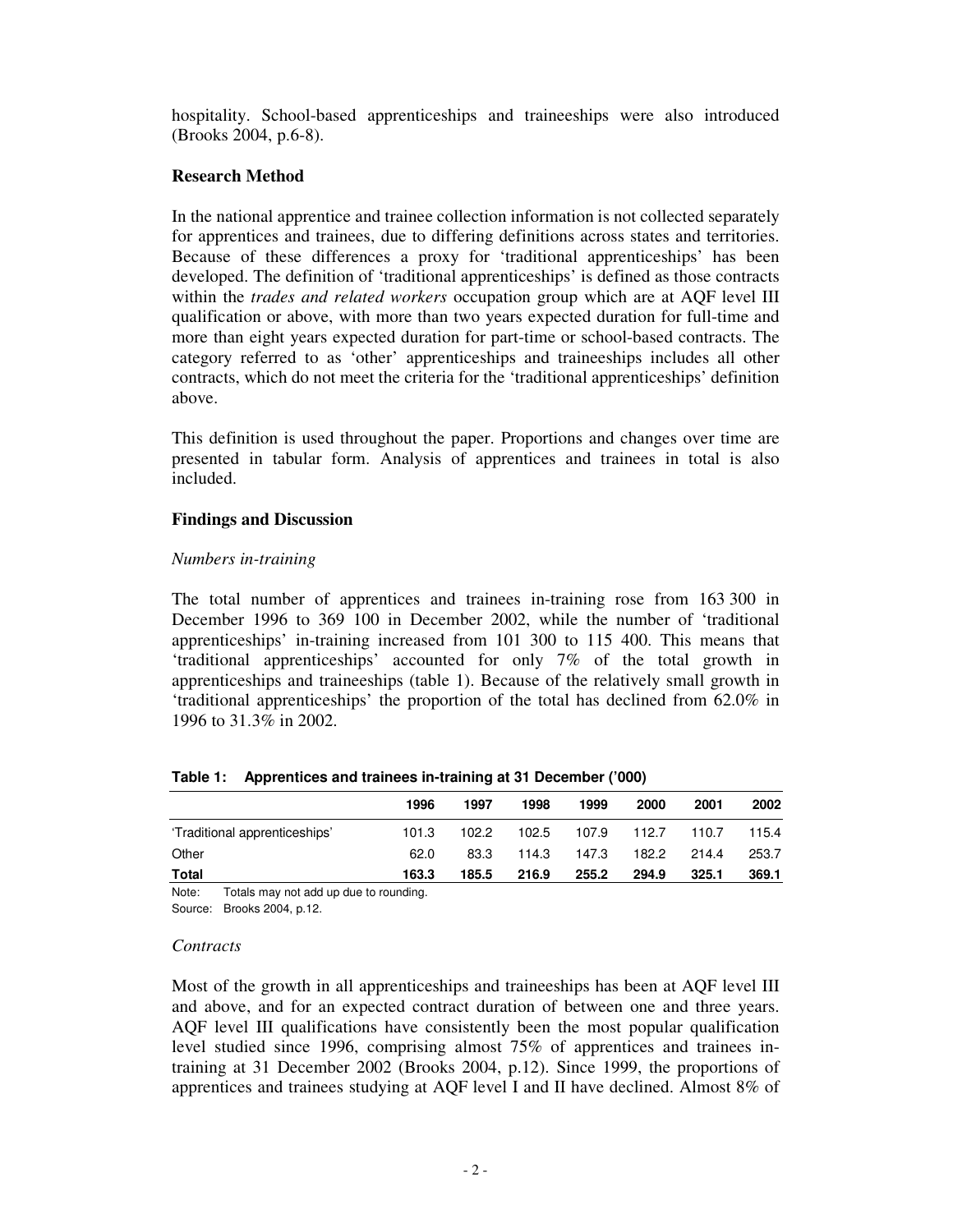all apprentices and trainees in-training at 31 December 2002 were studying at AQF level IV and above compared with only 1% in 1997 (Brooks 2004, p.13).

The number of contracts with expected contract duration greater than four years has remained small and constant over the period. Contracts with an expected duration of up to one year have declined since the introduction of New Apprenticeships in 1998. An expected contract duration of between one and three years is now more common, with a move away from apprenticeships with an expected contract duration of four years and traineeships with an expected contract duration of one year. Contracts with an expected duration of one to two years and two to three years now comprise 29.9% and 24.4% respectively, of all apprentices and trainees in-training (Brooks 2004, p.14- 15).

Almost all (98.6%) 'traditional apprentices' are studying at AQF level III, with 63.4% of 'other' apprentices and trainees also studying at this level in 2002. The majority of 'traditional apprenticeships' had an expected contract duration of between three and four years over the 1996 to 2002 period (81.7% in 2002) (Brooks 2004, p.14-15).

### *Characteristics of apprentices and trainees*

The proportion of older apprentices and trainees has grown since the removal of age restrictions in 1992. The number of apprentices and trainees aged 45 and over has increased at a much higher rate than the number aged 19 and under. Much of this growth has been away from the 'traditional apprenticeships' area, with significant growth for 'other' apprentices and trainees aged 45 and over. However, there has been movement in the age structure of 'traditional apprenticeships', towards persons aged 25 years and over, from 7.2% in 1996 to 12.3% in 2002 (Brooks 2004, p.16-17).

Both males and females in-training have increased in number since 1996, with the percentage of females increasing. At 31 December 2002, 35.9% of apprentices and trainees in-training were female, up from 20.4% in 1996. Almost half (46.8%) of 'other' apprentices and trainees were female in 2002, whereas there was only a small increase in 'traditional apprentices' who were female from 10.8% to 12.0% (Brooks 2004, p.18).

### *Employment characteristics*

The number of part-time apprentices and trainees has increased in recent years. Parttime apprentices and trainees accounted for almost a quarter of those in-training at 31 December 2002. This includes a small percentage in school-based apprenticeships, which were introduced in 1999. Over the period 1996 to 2002, 'traditional apprentices' were all undertaking full-time contracts (Brooks 2004, p.22).

In 2002, 87% of all apprentices and trainees in the *trades and related workers* occupation group were in a 'traditional apprenticeship'. The most common trades occupation sub-groups employing a 'traditional apprentice' were *construction tradespersons* (28 700) and *automotive tradespersons* (20 400) (table 2), with only a small number of 'other' apprentices and trainees in these areas (2300 and 2200, respectively). Within these occupation sub-groups, 'traditional apprentices' were mostly in *carpentary and joinery tradespersons* and *motor mechanics* occupations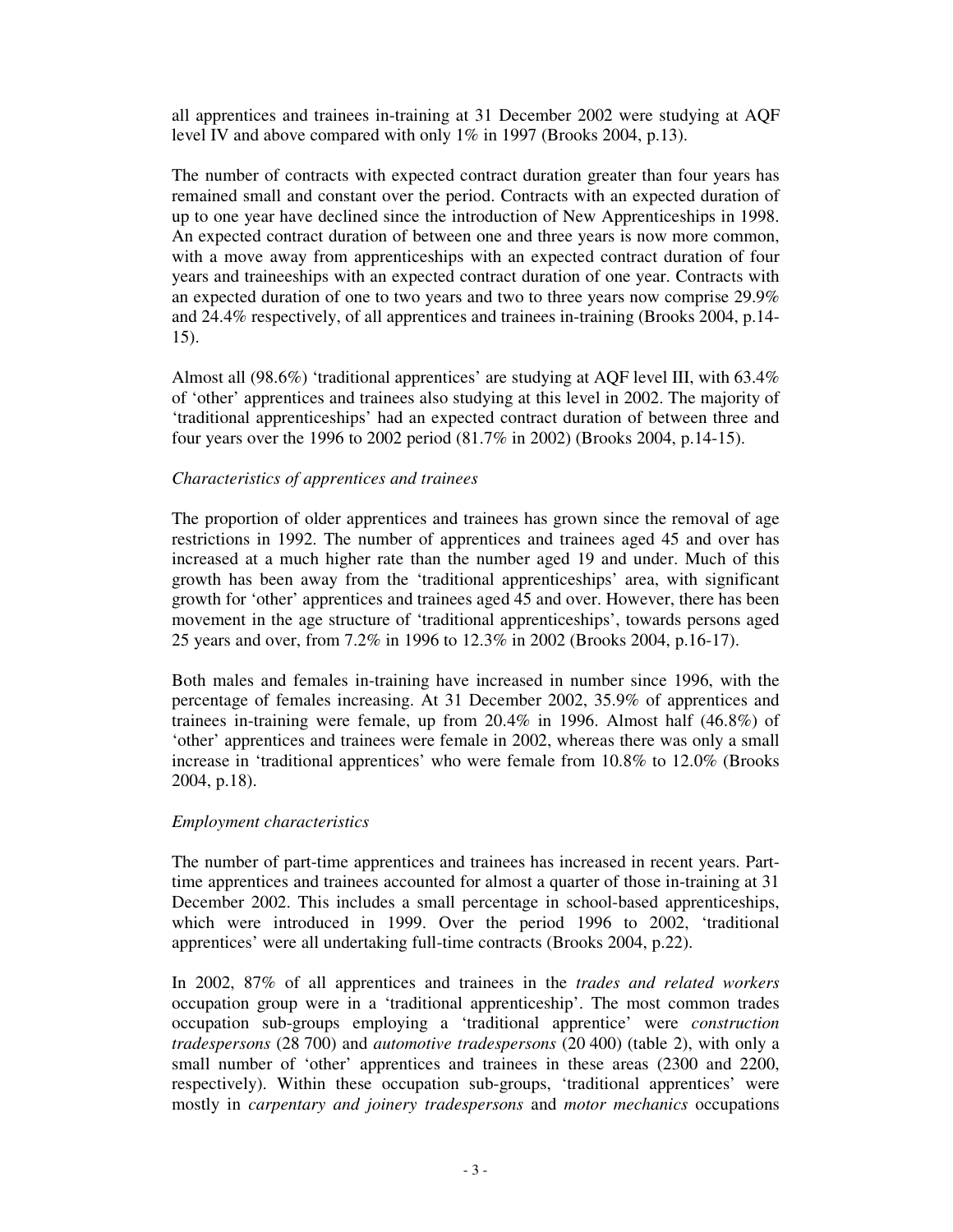(NCVER 2003). All 'traditional apprenticeship' occupations have increased in absolute numbers over the period 1996 to 2002, with the exception of *mechanical and fabrication engineering tradespersons* (table 2) (Brooks 2004, p.24).

|                                                      | 1996  | 1997  | 1998  | 1999  | 2000          | 2001  | 2002  |
|------------------------------------------------------|-------|-------|-------|-------|---------------|-------|-------|
| 'TRADITIONAL APPRENTICESHIPS'                        |       |       |       |       |               |       |       |
| Tradespersons (not further defined)                  | 0.0   | 0.0   | 0.0   | 0.0   | $0.2^{\circ}$ | 0.3   | 0.4   |
| Mechanical and fabrication engineering tradespersons | 18.6  | 18.8  | 17.9  | 16.6  | 15.2          | 14.2  | 14.3  |
| Automotive tradespersons                             | 18.3  | 18.0  | 18.4  | 19.3  | 20.2          | 19.9  | 20.4  |
| Electrical and electronics tradespersons             | 14.1  | 14.9  | 14.2  | 15.1  | 15.8          | 15.7  | 16.1  |
| Construction tradespersons                           | 20.7  | 20.4  | 21.6  | 24.9  | 27.4          | 26.7  | 28.7  |
| Food tradespersons                                   | 12.3  | 13.2  | 13.4  | 12.8  | 13.0          | 13.1  | 14.1  |
| Skilled agricultural and horticultural workers       | 2.9   | 2.9   | 2.9   | 4.0   | 4.6           | 4.6   | 4.4   |
| Other tradespersons and related workers              | 14.4  | 14.1  | 14.1  | 15.1  | 16.3          | 16.3  | 16.9  |
| Total                                                | 101.3 | 102.2 | 102.5 | 107.9 | 112.7         | 110.7 | 115.4 |

| Table 2: | 'Traditional apprenticeships' by occupation ('000) |  |
|----------|----------------------------------------------------|--|
|----------|----------------------------------------------------|--|

Note: Totals may not add up due to rounding.

Source: NCVER Apprentice and Trainee Collection, June 2003 estimates.

The largest industries employing apprentices and trainees at 31 December 2002 were retail trade (20.0%), property and business services (14.8%), and manufacturing (12.3%). Construction (24.4%) was the largest industry employing 'traditional apprentices', followed by retail trade (15.3%), manufacturing (14.8%), and property and business services (14.7%). Retail trade, property and business services, and manufacturing were also the largest industries employing 'other' apprentices and trainees (Brooks 2004, p.26).

#### *Training rates*

The proportion of apprentices and trainees in the employed workforce has increased from 1.9% in December 1996 to 3.8% at the end of 2002. In younger age groups, apprentices and trainees made up a larger proportion of employed persons (14.6% for those aged 15 to 19 years), compared with older age groups (1.4% for those aged 45 and over) in 2002 (Brooks 2004, p.17).

In the *trades and related workers* occupation, apprentices and trainees have consistently accounted for around 11% of employed persons in that occupational group since 1996 (table 3). Despite this consistency there has been variation across occupations. The proportion of apprentices and trainees in *mechanical and fabrication engineering tradespersons* declined from 10.2% to 7.9% over the period, while the proportion of *food tradespersons* increased from 18.6% to 25.3% (table 3). The proportion of apprentices and trainees to employed persons has increased in other major occupational groups, with the exception of *managers and administrators* (table 3) (Brooks 2004, p.24).

The number of 'traditional apprentices' as a proportion of employed tradespersons was stable between 9% and 10% over the period 1996 to 2002 (Brooks 2004, p.12).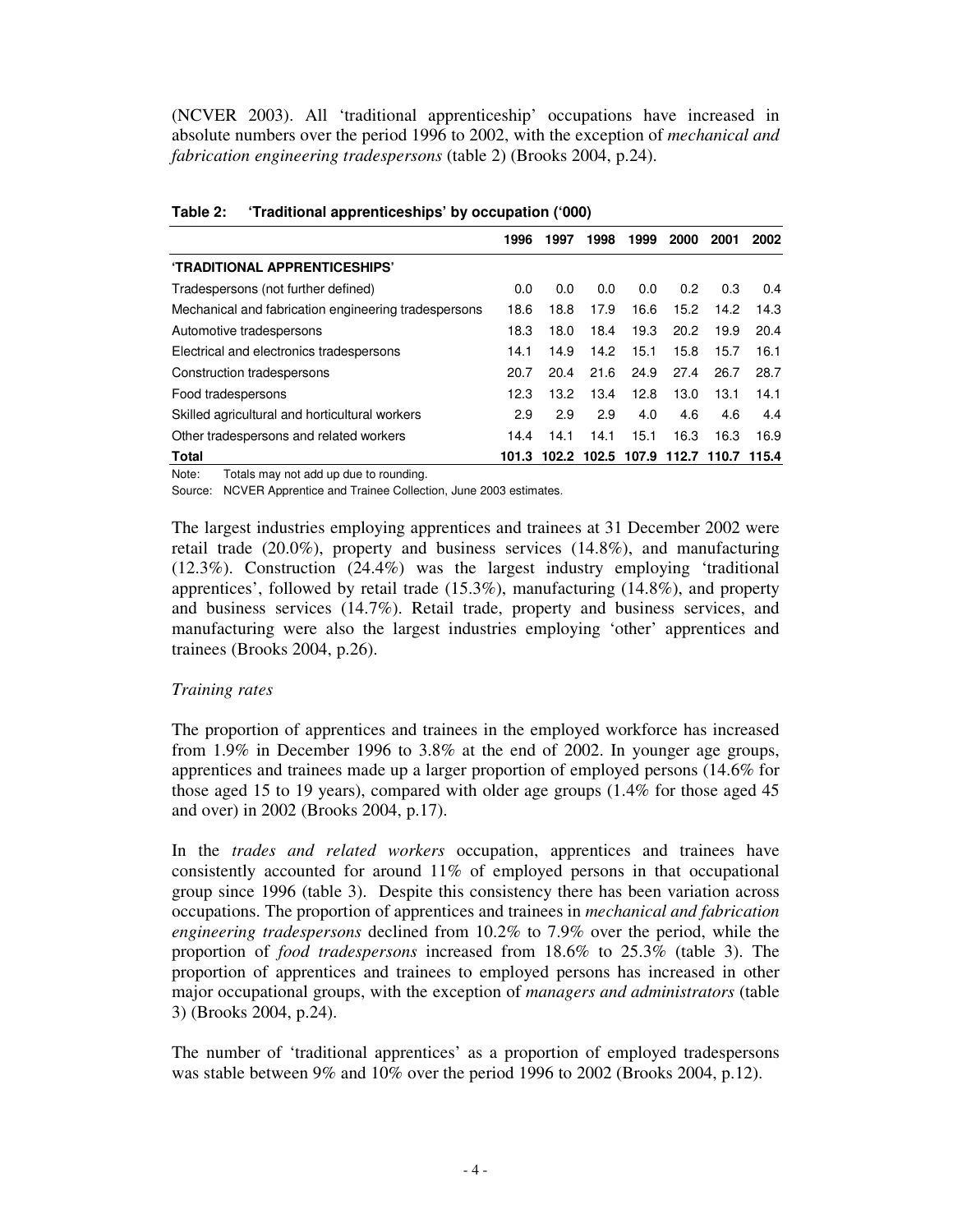|                                                      | 1996 | 1997             | 1998 | 1999 | 2000 | 2001 | 2002 |
|------------------------------------------------------|------|------------------|------|------|------|------|------|
| Managers and administrators                          | 0.4  | 0.4              | 0.4  | 0.3  | 0.2  | 0.1  | 0.2  |
| Professionals                                        | 0.0  | 0.1              | 0.1  | 0.1  | 0.1  | 0.1  | 0.1  |
| Associate professionals                              | 0.4  | 0.7              | 0.7  | 0.7  | 1.0  | 1.3  | 2.4  |
| Trades and related workers*                          | 10.8 | 10.9             | 10.8 | 11.1 | 11.2 | 11.2 | 11.3 |
| Mechanical and fabrication engineering tradespersons | 10.2 | 10.0             | 9.9  | 9.5  | 8.0  | 7.8  | 7.9  |
| Automotive tradespersons                             | 16.8 | 16.9             | 17.6 | 17.6 | 18.6 | 16.1 | 16.3 |
| Electrical and electronics tradespersons             | 9.1  | 9.2              | 8.9  | 9.0  | 9.4  | 10.1 | 9.1  |
| Construction tradespersons                           | 9.2  | 10.1             | 9.0  | 9.8  | 10.2 | 10.2 | 11.3 |
| Food tradespersons                                   | 18.6 | 19.7             | 22.3 | 19.7 | 20.8 | 21.0 | 25.3 |
| Skilled agricultural and horticultural workers       | 4.6  | 4.7              | 5.0  | 6.6  | 8.5  | 8.3  | 7.5  |
| Other tradespersons and related workers              | 9.6  | 8.8              | 8.5  | 9.9  | 9.5  | 10.3 | 9.8  |
| Advanced clerical and service workers                | 0.1  | 0.1              | 0.0  | 0.1  | 0.7  | 2.2  | 2.3  |
| Intermediate clerical, sales and service workers     | 1.4  | 2.1              | 2.8  | 3.9  | 4.7  | 5.5  | 6.4  |
| Intermediate production and transport workers        | 0.2  | 0.4              | 0.6  | 2.0  | 3.9  | 5.0  | 5.9  |
| Elementary clerical, sales and service workers       | 0.7  | 1.0              | 2.3  | 2.2  | 1.9  | 1.6  | 1.9  |
| Labourers and related workers                        | 0.8  | 1.5              | 2.0  | 2.4  | 2.9  | 3.3  | 3.6  |
| Total                                                | 2.0  | $2.2\phantom{0}$ | 2.5  | 2.9  | 3.3  | 3.6  | 4.0  |

#### **Table 3: Apprentices and trainees as a proportion of employed persons by occupation (percentage)**

Note: \*The proportions have been calculated after pro-rating the number of 'tradespersons not further defined' amongst other trades occupations.

Source: Brooks 2004, p.26.

#### *Young apprentices and trainees*

For 15 to 19-year-olds not in full-time education (apprentices and trainees are not in full-time education), the proportion at 31 December 2002 was 21.5%. More than 36% of teenagers in full-time employment and not in full-time education at 31 December 2002, were employed as a full-time apprentice or trainee. This shows the importance of apprenticeships and traineeships for teenage employment; especially in 'traditional apprenticeship' occupations. More than three in four teenagers employed in the trades at 31 December 2002 were undertaking a 'traditional apprenticeship', up from around two in three at 31 December 1996 (Brooks 2004, p.18).

### *Young male 'traditional apprentices'*

'Traditional apprentices' are overwhelmingly male, young, employed full-time and training towards an AQF level III certificate. Young male 'traditional apprentices' show similar patterns in terms of their place of residence and expected contract duration to those found for all 'traditional apprentices' (table 4). Over 80% of young male 'traditional apprentices' had an expected contract duration of three to fours years, a similar proportion as for all 'traditional apprentices'. Similarly for residential region around 59% lived in capital cities and 29% in rural areas for both young male 'traditional apprentices' and total 'traditional apprentices'.

Some differences occurred in the occupational distribution of young male 'traditional apprentices' and total 'traditional apprentices' (table 4). There is a higher proportion of young male 'traditional apprentices' (29%) compared to all 'traditional apprentices' (25%), in the *construction tradespersons* occupation group. However the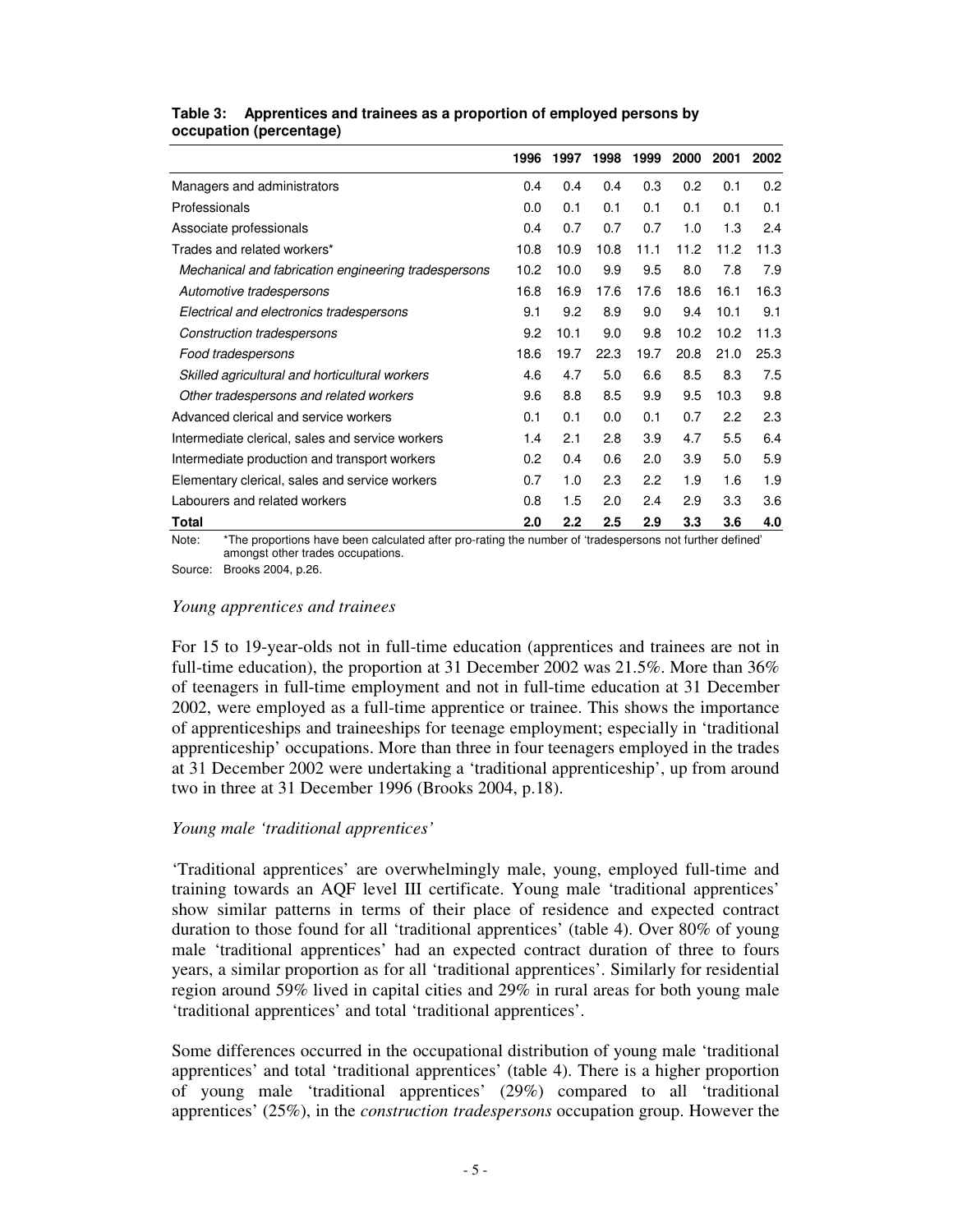opposite occurs for the *other tradespersons and related workers* occupation group (8% of young male 'traditional apprentices' and 15% of all 'traditional apprentices').

|                                                      | Young male<br>'traditonal<br>apprentices'* | All 'traditional<br>apprentices'* |
|------------------------------------------------------|--------------------------------------------|-----------------------------------|
| <b>OCCUPATION</b>                                    |                                            |                                   |
| Tradespersons (not further defined)                  | 0.1                                        | 0.4                               |
| Mechanical and fabrication engineering tradespersons | 13.5                                       | 12.4                              |
| Automotive tradespersons                             | 20.9                                       | 17.6                              |
| Electrical and electronics tradespersons             | 15.4                                       | 14.0                              |
| Construction tradespersons                           | 28.6                                       | 24.9                              |
| Food tradespersons                                   | 10.4                                       | 12.3                              |
| Skilled agricultural and horticultural workers       | 3.5                                        | 3.8                               |
| Other tradespersons and related workers              | 7.7                                        | 14.6                              |
| <b>Total</b>                                         | 100.0                                      | 100.0                             |
| <b>REGION</b>                                        |                                            |                                   |
| Capital city                                         | 58.4                                       | 58.9                              |
| Other metro                                          | 8.1                                        | 8.0                               |
| Rural                                                | 29.4                                       | 29.0                              |
| Remote                                               | 2.9                                        | 2.9                               |
| Interstate                                           | 1.2                                        | 1.2                               |
| <b>Total</b>                                         | 100.0                                      | 100.0                             |
| <b>DURATION</b>                                      |                                            |                                   |
| Over 2 and up to 3 years                             | 12.9                                       | 15.6                              |
| Over 3 and up to 4 years                             | 83.9                                       | 81.7                              |
| Over 4 years                                         | 3.3                                        | 2.7                               |
| <b>Total</b>                                         | 100.0                                      | 100.0                             |

**Table 4: Comparison of young male 'traditional apprentices' and all 'traditional apprentices', 31 December 2002 (percentage)**

Note: Percentages based on known total.

Source: NCVER Apprentice and Trainee Collections (June 2003 and September 2003 estimates).

#### **Conclusions**

Apprenticeships and traineeships have shown a lot of change over the past six years. Numbers have more than doubled, and there are now far higher proportions of women and older workers undertaking apprenticeships and traineeships. What the past six years illustrates most of all is that the underlying concept of an apprenticeship structured learning in a work-based environment—has made a successful transition and is now well established outside the trades (Brooks 2004, p.7). In contrast, the portrait of 'traditional apprenticeships' has been one of constancy. The basic structure of 'traditional apprenticeships' continues to endure, such that in 2002 all were full time, 99% were at AQF level III and 82% had an expected duration of between three and four years. 'Traditional apprentices' are also overwhelmingly young and male. These proportions were almost identical to those in 1996 (Brooks 2004, p.6).